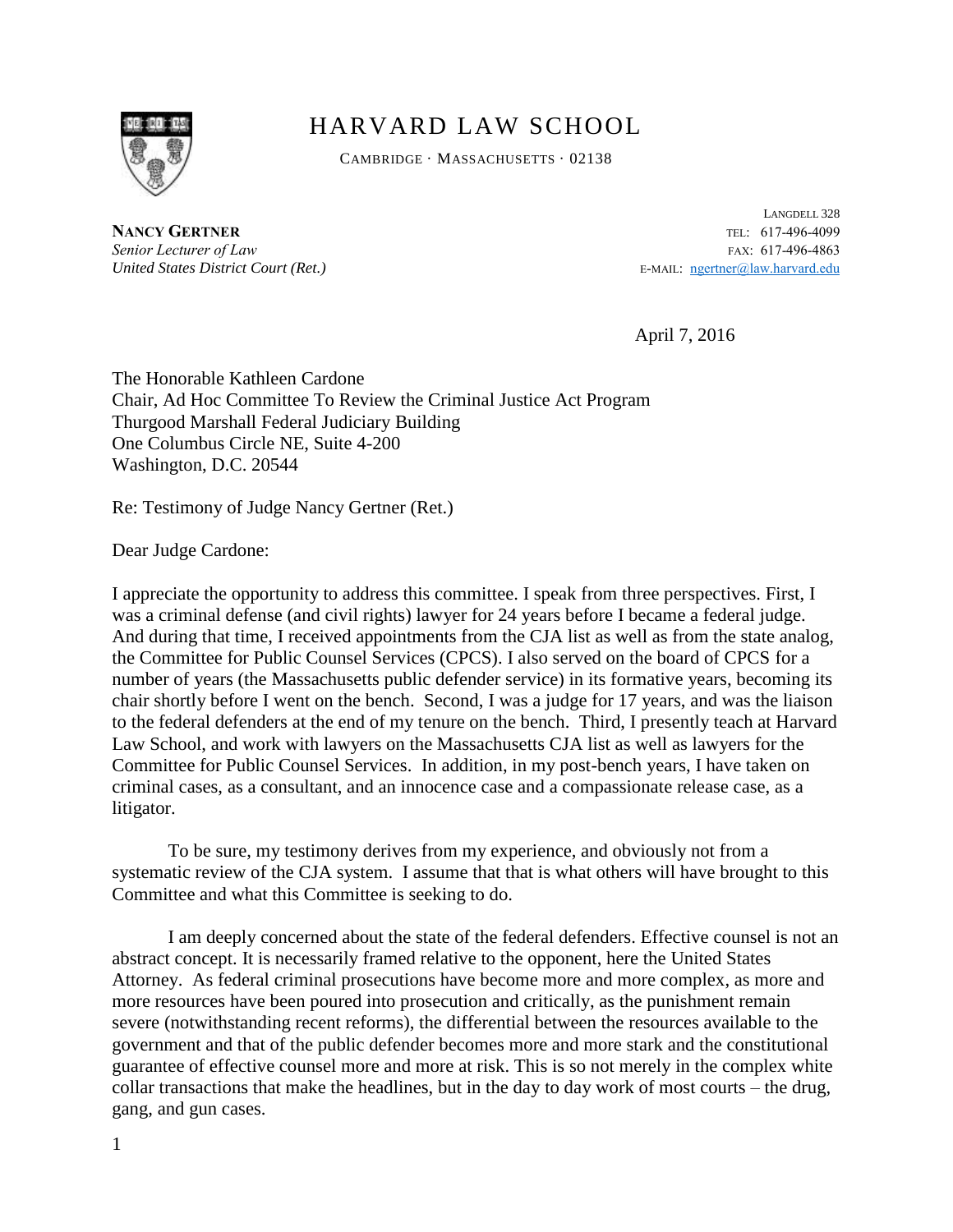I am also concerned about the impact of the level of resources allocated to public defenders on the communities that the defenders serve, namely poor communities and communities of color. With 90% of federal defendants eligible for public counsel, cost containment measures necessarily take place on their backs.<sup>1</sup> Just in one example, as I describe below, when a court discourages the use of psychological experts at sentencing, it has a disproportionate impact on these communities. When a young black male misbehaves in a public school in a poor neighborhood, it is likely to be treated as a discipline problem; when comparable misconduct occurs in a middle class or wealthy neighborhood, the chances are better that it will be dealt with as a psychological issue. Mental impairments will appear well established for the latter, and not the former.

Restrictions on CJA reimbursement affect the content of representation in numbers of ways – discouraging zealous and even creative advocacy (i.e. the judge who cuts bills for "excessive research"), encouraging perfunctory filings (i.e. the policies that encourage the filing of "standardized templates"). This is of particular concern to me given the onerous penalties to which defendants are subject in federal court. And it is also of concern to me given substantial changes in sentencing effected by the Supreme Court (Booker and its progeny), and in evidence (Crawford), changes which the most effective counsel would have anticipated.

And because of the length and depth of my experience, I want to put my concerns in context.

**Change/Imbalance in criminal prosecutions:** Over the course of my career, I watched federal criminal prosecutions dramatically change. In particular, I have watched the widening gap between the resources available to the U.S. Attorney and those available to public counsel, a gap which the current CJA payment system exacerbates. The government expends considerable resources, even in drug cases, with Title III taps, analysis of GPS information, cell phone data; more and more cases involve computer evidence, megabytes even terabytes of data. The government determines when to bring charges, which is when *it* is ready; when charges are brought the pacing of defense preparation is constrained by speedy trial rules (which may be waived) and independently, by the court's docket. One side has had the leisure develop its case; the other does not. Given those pressures, resources and staff for appointed counsel are all the more important.

The scope of the defense is necessarily determined by the scope of the prosecution. While the Massachusetts CJA plan (November 14, 2013) acknowledged this, noting that "the nature of the legal services performed by defense counsel depends in large part on the actions taken by the prosecution and the Court itself, and that therefore counsel's ability to control costs is at least somewhat limited, " judges' decisions about the allocation of resources to the CJA panel and even the federal defenders are not always consistent with these observations as I describe below.<sup>2</sup>

 $\overline{a}$ 

 $^{1}$  Underfunded Justice: Sequestration and the Judiciary, Vera Institute of Justice, August 2, 2013, [http://www.vera.org/blog/underfunded-justice-sequestration-and-judiciary.](http://www.vera.org/blog/underfunded-justice-sequestration-and-judiciary) 

<sup>&</sup>lt;sup>2</sup> As an anecdote in my own recently reinvigorated practice, I was shocked at the amount of time and resources it took to arrange a visit at a Bureau of Prisons facility – phone calls, applications, waiting time, etc.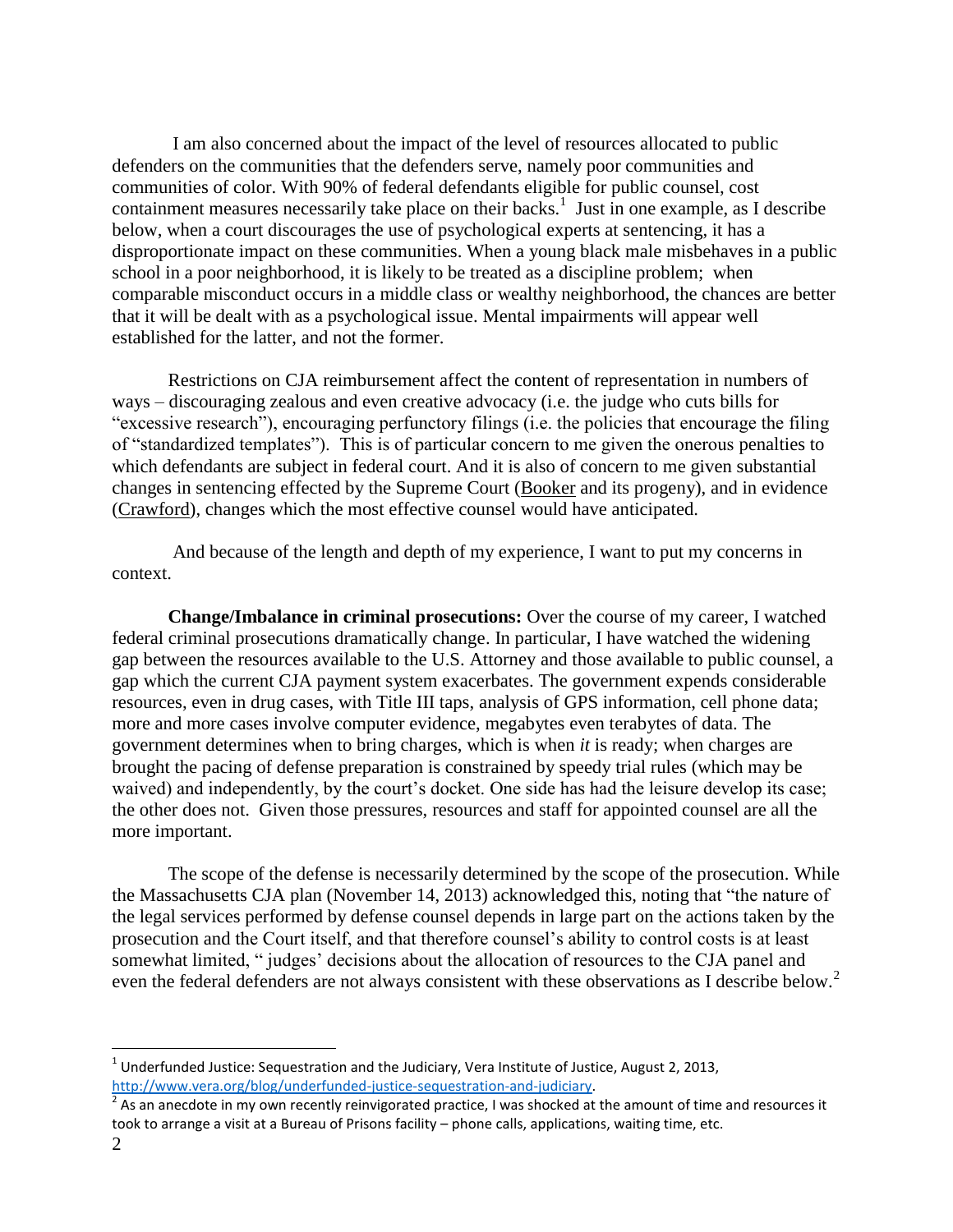**Extraordinary Punishment:** The stakes of federal prosecution have changed dramatically over the years, making a robust public defender all the more critical. Before the Sentencing Reform Act's Guidelines and the various federal mandatory minimum statutes over 50% of the federal defendants received probation.<sup>3</sup> Today that number is 7.2%.<sup>4</sup> And the sentences which I was obliged to impose, and which continue to be imposed notwithstanding recent reforms, are staggering - life sentences for drug distribution, ten or fifteen years or twenty years for small quantities of drugs under circumstances. When this kind of punishment hangs in the balance, it is critical that there be zealous defense advocacy.

**Changes in Criminal Law and Criminal Punishment:** The law governing criminal prosecutions and criminal sentencing has been changing rapidly; effective counsel today should be creative, anticipating arguments that may well resonate if not in the lower courts than in the circuit courts and the Supreme Court. Crawford, Booker, Alleyne, Johnson, Miller and Roper, to name a few, are cases that creative counsel raised, challenging evidentiary rules, the Guidelines, mandatory minimums, encouraging proportionality review, etc. Zealous advocacy requires understanding the case, as well as understanding where the law is, and where it may well be going.

But rather than encouraging creative lawyering, some CJA rules seem to devalue it. For example, the 2013 District of Massachusetts rules indicate that "the court encourages the use of standardized templates for pleadings."<sup>5</sup> United States District Court, District of Massachusetts, Guidelines for Claims Submitted for Reimbursement Under the Criminal Justice Act, ¶ 1.16 (November 14, 2013). While the First Circuit regularly dismisses arguments that were not preserved, or not sufficiently preserved, yet when counsel work to preserve even the innovative arguments, their vouchers may be cut for what one judge described as "excessive research."

**Pleas and Judicial information:** Since 97% of the federal docket comprise pleas of guilty, it may well be difficult for the trial court to fully understand what work laid the groundwork for the plea it hears. The Guideline structure – points for "acceptance of responsibility" which too often means pleading guilty as soon as possible – creates a disincentive for counsel to file motions. While the Court has the obligation to disapprove claims for compensation "that are unreasonable or otherwise excessive," much of the work of counsel may well be hidden from view. Judges who have never practiced criminal law, or who have only done so in the context of the United States Attorneys' office – as is most of the bench – may well find it difficult to evaluate counsel's work.

**Focus on cost containment not excellence:** The recent focus of the judiciary's review of CJA vouchers is more on cost containment than excellence. This was especially the case during the 2013 sequestration. Indeed, the language of some judicial officer made it appear as if funding the defenders and funding the courts was a zero sum game, as one document noted: **"** If such increases are provide [in the defender services program], it will be at the expense of the Salaries

 $\overline{a}$ 

<sup>&</sup>lt;sup>3</sup> See Bureau of Justice Statistics Sourcebook, 1994, table 5.27. See also U.S.S.C. Annual Report 1989, table B-7 (providing rates of imprisonment from 1984-1989).<br><sup>4</sup> See U.S.S.C. 2015 Sourcebook of Eaderal Sentencia

See U.S.S.C. 2015 Sourcebook of Federal Sentencing Statistics, Figure D.

<sup>&</sup>lt;sup>5</sup> While this section suggests that standardized templates are "particularly" for "routine motions (such as motions to continue)" but the admonition is more broadly phrased.